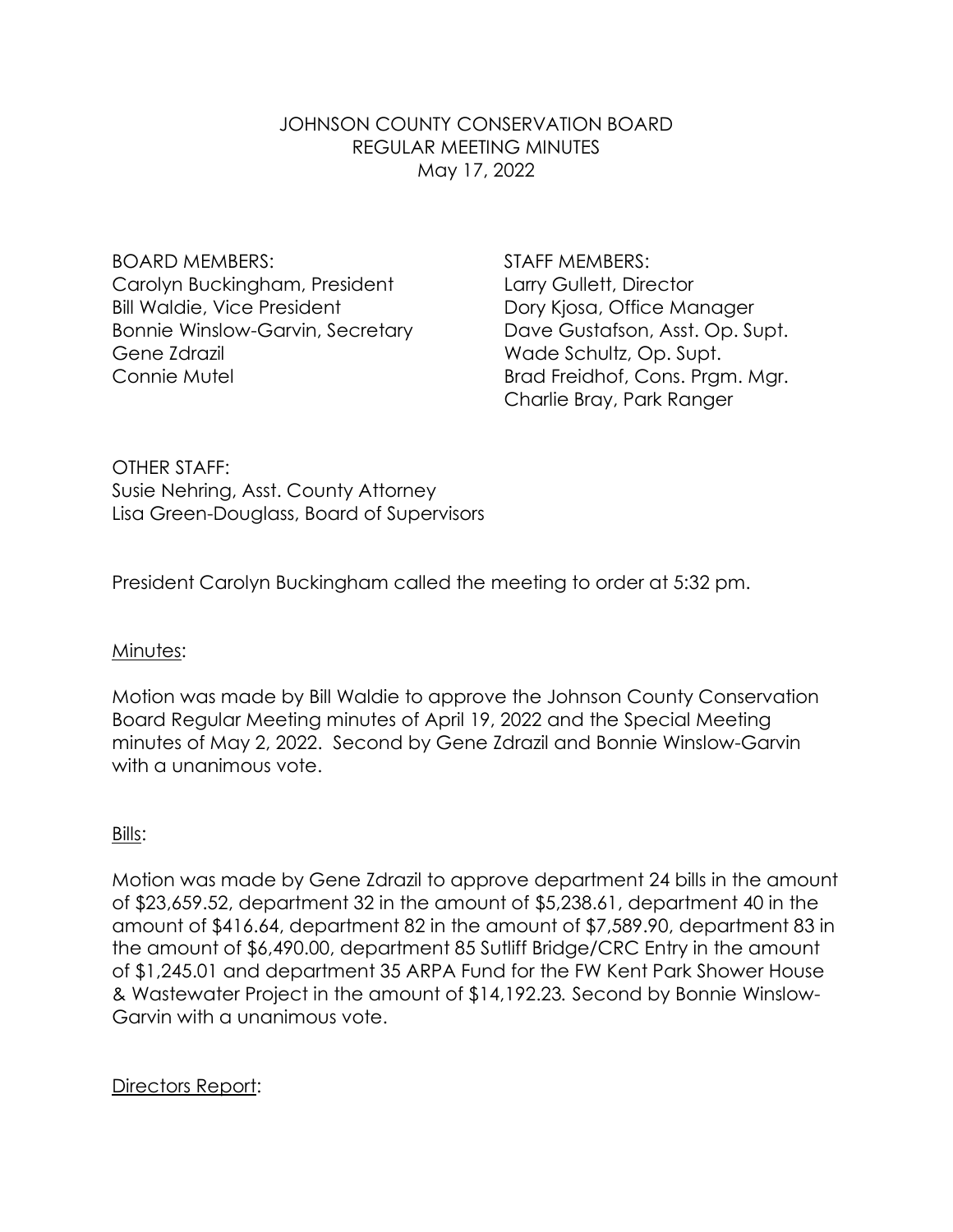Director Larry Gullett reviewed staff activities and financial reports.

# Discussion by Public:

Seth Zimmermann and V Fixner- Oraiz introduced themselves. Jim Tandy, John Tandy and Bob Wood introduced themselves and talked about the Clear Creek Trail corridor at Copi Road.

# Business:

1. Discussion/Action – Consideration of agreement to act as third-party easement holder for Byler Stream Mitigation Bank.

Motion was made by Bill Waldie to authorize the Director to sign the Conservation Easement Acceptance Agreement for the Byler Stream Mitigation Bank contingent on final approval of the County Attorney's office. Second by Connie Mutel with a unanimous vote.

2. Discussion/Action – Review of a request to serve as a third-party easement holder for the Oak Crest Hill Road Wetland Mitigation Bank.

Adam Kos, CJ Moyna & Sons introduced himself and talked about the wetland bank. Consensus to continue moving forward with the project.

3. Discussion/Action – Management of the Clear Creek Trail corridor lands extending west from Half Moon Ave., to Copi Road and then west from Copi Road and north to Highway 6.

Motion was made by Bill Waldie to authorize the Director to close the area to hunting and metal detecting. Second by Bonnie Winslow-Garvin with unanimous vote.

4. Discussion/Action – Agreement(s) related to acquisition of 2.93 acres with Linn County REC to construct a tunnel under Highway 6 to connect the Clear Creek Trail to Kent Park.

Motion was made by Bonnie Winslow-Garvin to authorize the Director to sign the agreement as stated with Linn County REC. Second by Connie Mutel with a unanimous vote.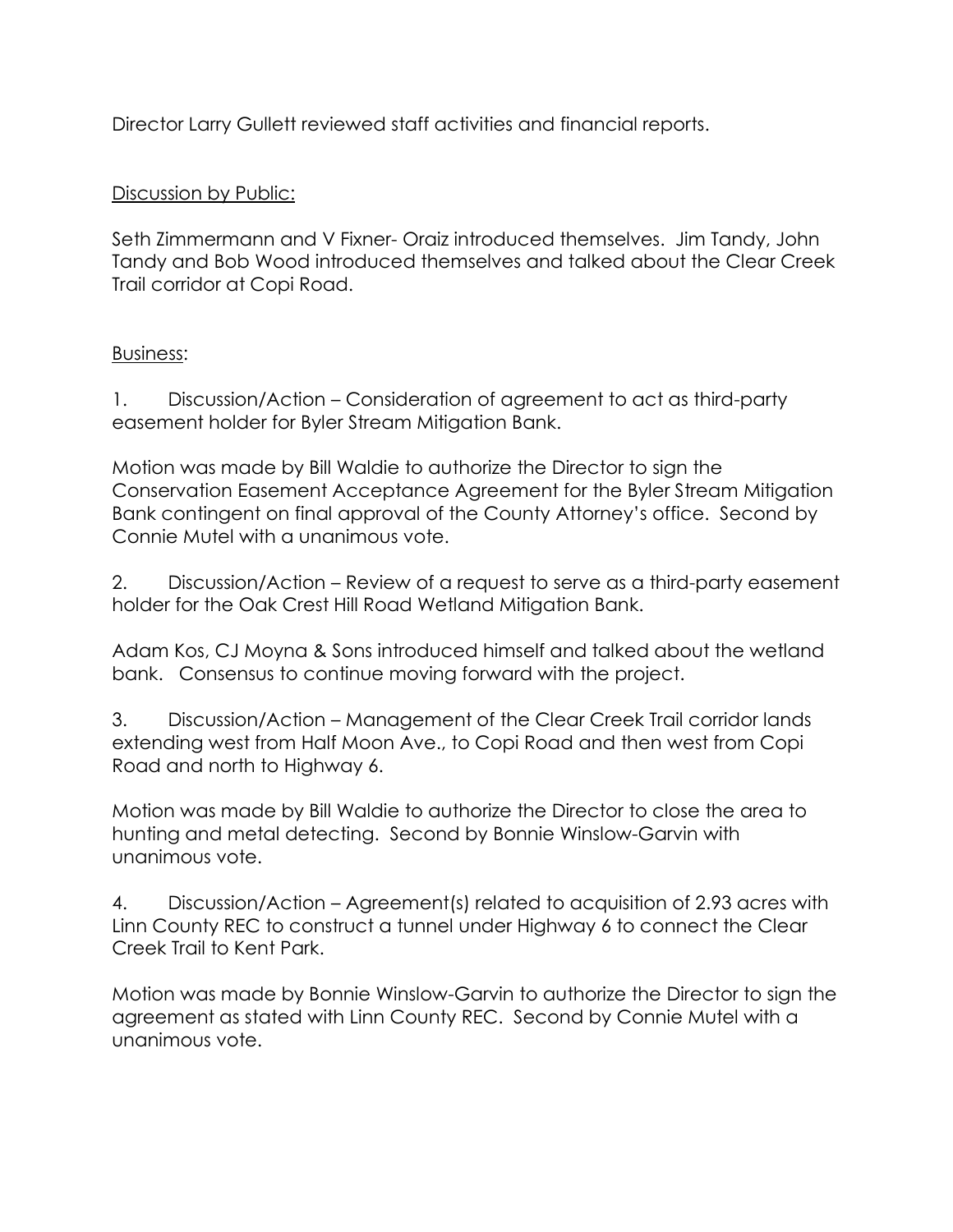5. Discussion/Action – Agreement with Resource Environmental Solutions (RES) to complete a feasibility study for the restoration of the Pechman Creek Delta.

Motion was made by Gene Zdrazil to accept the agreement with RES to complete a feasibility study for the restoration of the Pechman Creek Delta. Second by Connie Mutel with a unanimous vote.

6. Discussion/Action – Resolution and Management Agreement with the Iowa Tribe of Kansas and Nebraska to manage 7 acres within the boundary of the Two Horse Farm.

Discussion only.

7. Discussion/Action – Supplemental Agreement 3 with Stanley Consultants for engineering, design and permitting services for the Clear Creek Trail extension project.

Motion was made by Connie Mutel to approve Supplemental Agreement 3 with Stanley Consultants. Second by Bonnie Winslow-Garvin with a unanimous vote.

8. Discussion/Action – Authorization to close out the FY22 budget.

Motion was made by Connie Mutel to accept the items presented to close out the FY22 budget. Second by Bill Waldie with a unanimous vote.

9. Discussion/Action – Process for evaluation of the Executive Director at the June meeting.

Discussion only.

The Board took a break from 7:55 – 8:06 pm

10. Closed session regarding potential purchase of particular real estate. Possible closed session per 21.5(1)(j) Code of Iowa to discuss purchase of particular real estate where premature disclosure could be reasonably expected to increase the price the governmental body would have to pay for that property.

Motion was made by Bill Waldie at 8:06 pm to go into a closed session regarding potential purchase of particular real estate. Possible closed session per 21.5(1)(j) Code of Iowa to discuss purchase of particular real estate where premature disclosure could be reasonably expected to increase the price the governmental body would have to pay for that property. Second by Bonnie